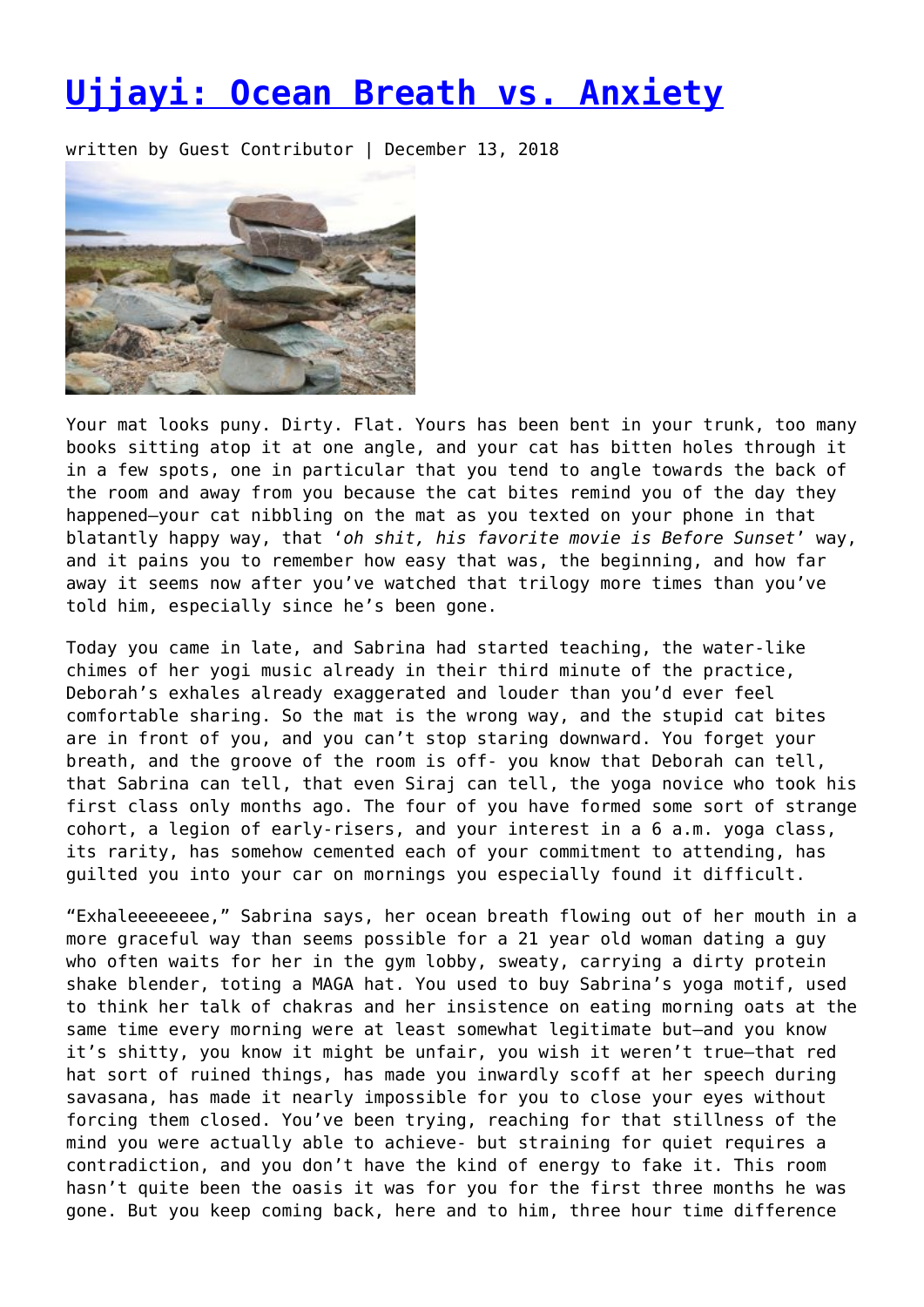between you now. There are dead flowers on your kitchen table, in your office, because you don't know when to let those go, either.

♦

Your first thought when the two girls walk in, fifteen minutes late, is *oh, what the fuck*. Your second is *don't contribute to female on female hate, idiot.* Your third is *they're wearing Chacos though…. ,* the ellipsis included. You do this often, moving from immediate mean thoughts, to shame at your contributions of ugliness to humanity, and then to embarrassment because how presumptuous of you to think you're big enough to contribute anything to the larger population, and then to humiliation because how desperate and superficial does that thought sound, even if it's real? And then the thoughts go to fuck it, and you try believing they can rest there on that precipice of unflinching ease and indifference. You've never said fuck it and meant it.

You know these two young women from your job at the university where you help undergraduate students study abroad on short-term programs, either during spring break or summer. These two have been especially persistent and organized, scheduling meetings with you often, planning two back-to-back summer programs together, asking after recommendations, that glint in their eyes when they look at your photos, your trinkets from your travels, so familiar and so far away from you now it actually hurts your chest. You're not far apart in age from these two women—in fact, you're daily mistaken for a student, by faculty, by other staff members, by students- and while at first you were determined to carry yourself as indisputably NOT an undergraduate, now you give in, accepting the student discount wherever you can, luxuriating, almost, in the three-years-ago-now feeling of wonder that is so clearly home to the students you're mistaken for.

Despite your allegiance to these young women, though, your obvious connections and similarities, they haven't become your prized students you expected them to be. You've written amazingly crafted recommendation letters for them both, taken pride in your newfound role as mentor or educator, felt good at your job, as if you belong. But that illusion went away, as you knew it might, a false bottom of success and influence, when you overheard the girls talking about you in the bathroom, their voices loud and unperturbed: *she got a master's degree? In what? I could do her job. Yeah, and she's still wearing Forever 21. I like her highlighter, though*. You'd picked your feet off the ground, afraid they'd notice your leopard-print flats and recognize that you'd overheard their laments. A part of you wanted to scream, to open the door both middle fingers raised; you wanted to yell "*fuck you, I came from nothing, I was a first generation college student, I studied literature and philosophy and the shit that matters, not 'marketing,' I went to Bulgaria from money I raised because I wanted a real cultural exchange, not your bullshit Instagram tour of France, I know your dads wrote a check for your fall tuition and for these two study abroad programs, I take back every nice thing I wrote in your letters, in our meetings,*" and later you would say these things, to your own reflection as you dusted your cheeks with the highlighter they liked; but another part, the heavier part, curled inward, into fetal position on the toilet until they left. You knew then that no one would ever know about this, not even Erika, not even Taylor, not even Tori,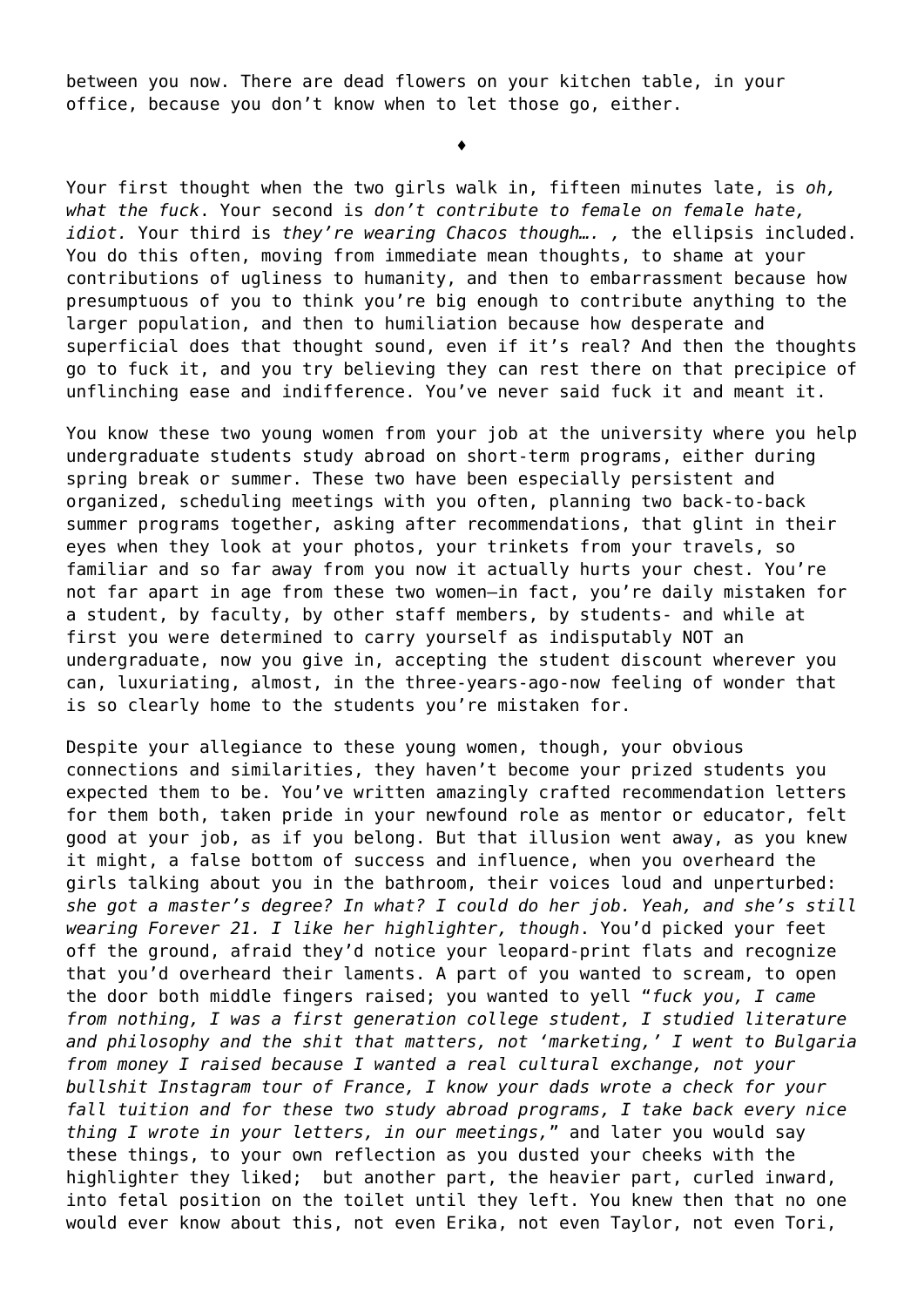especially not him, that the humiliation was too guttural, and, to top it off, you were bleeding then, too, another pair of underwear tainted with your monthly reminder of gristle, another metaphor for woman's cruelty, as if you needed another, as if you could forget that time you bought tampons at Wal-Mart and cried afterward because the boy who rang you out was a Senior at your high school, and how, two weeks later, you'd laughed at a classmate when a pad fell out of her back pocket, quiet violence on top of quiet shame, and back again.

They waved at you from the back of the classroom and you waved back, a little slow, caught up in your thoughts of rage and wonder at why they didn't like you, and then caught up in disgust at these middle school thoughts. *I'm an ADULT,* you wanted to scream into the void, into the wall of mirrors so that everyone could hear you, even the 12 versions of you that reflected outward. *I have a master's degree and a furnished apartment, even if the artwork on the walls are still posters from RedBubble, still contained in frames from Target; I smoke weed every night because it makes me feel good not because it's interesting to be the girl that smokes weed at parties; I've had my heart broken more times than I can remember, and I've written poems about each of them, titling each their initials so I wouldn't forget (the pain is so universal- displaced love and longing- that I forget to whom the pain belongs); I buy my own groceries and I try to cook and I put reminders in my planner to call home twice a week and all of this feels worthy of not your admiration but your respect.* You remember how far away 25 felt at the time of your senior year in college and how far away it feels to you even now, and you yearn for the carefree way these girls talk shit in the bathroom*. I'm hurting*, you want to say- *my boyfriend moved away and I knew it was coming and it wasn't supposed to be serious but I think I fell in love with him and this city isn't my home and home-home feels different now too, like I can smell the rust and the stink bugs all of a sudden, and I'd dared to think maybe this could work, maybe distance wasn't so hard, even if I'd only known him for six months prior, because we'd talked at 3AM of so many important, intimate things, and we'd eaten Greek food on the floor of his studio apartment and stayed naked for entire weekends listening to Frank Ocean and Shakey Graves and played chess at the coffee shop down the street, and all of this was proof, wasn't it, that this was worth trying for, that it was something I would never have to label with his initials because it was so specific to him, so breathtakingly original and interesting that sometimes I can't write a thing at all about it and sometimes all I can manage is coming to this stupid yoga class with Siraj and Deborah and Sabrina because I can't fucking stand the pending status of things in the morning, before he's awake in LA, and if I don't come here I won't breathe and I'll scare myself and-*

"Find your breath again," Sabrina instructs, and you know she's talking directly to you for the second time this class. There's shame again because you hate not being the best, especially at yoga, which your body seems especially attuned to, its flexibility always something that has been naturally yours, something you don't have to doubt or feign adequacy in, and you hate that you have such a childish impulse to be the best and Jesus, is there any thought you don't hate or second guess? Is there anything more pathetic than the answer to that question?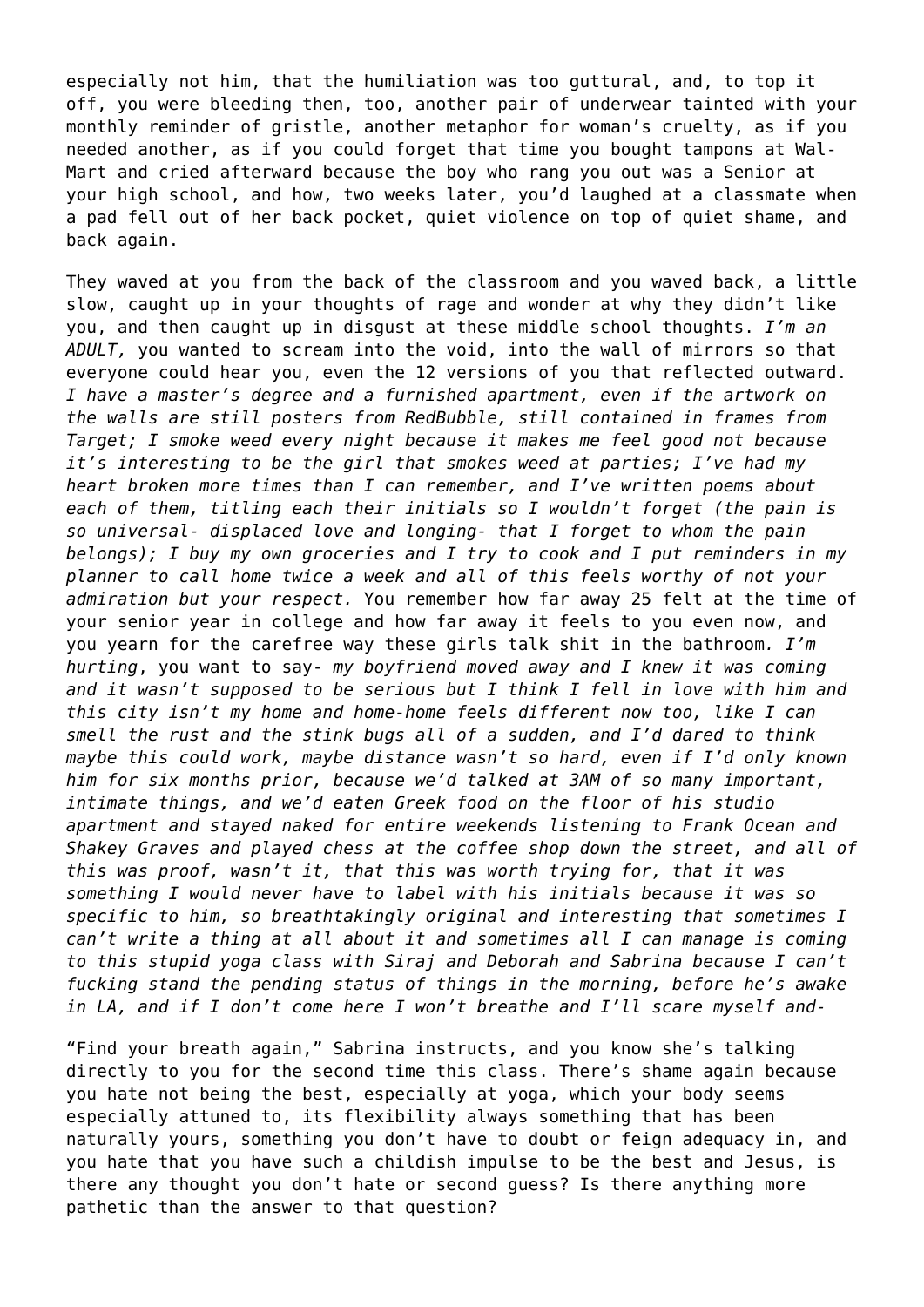You fold into yourself, setting up for a bind, and you try focusing on your breath, on the ocean breath that Sabrina has encouraged all of you to find. According to her, ujjayi means breathing hard, "as if you're clearing a fogged up mirror." This breathing requires sound, and you've liked the excuse to exhale louder than you normally would (not as loud as Deborah), liked putting a noise to your inward discomfort; you half-expected, the first time you used your ocean breath, for Sabrina to say something like 'wow, you're really hurting, aren't you?' You thought it was obvious, evident in the way you exhaled or the way you filled your water bottle up.

Later, in savasana, you'll hear rain against the windows. This is perhaps your favorite thing about this class, about these mornings- the rain. It's almost guaranteed that in the last five minutes of your practice, Florida rain will fall against the windows, never softly but rapidly, and it's rare that you don't cry. You're inclined to make metaphors out of nothing, to turn rain into an OK for you to cry, some kind of symbolic valve that permits your sadness without too much shame. This time, though, you don't cry, because you know those two girls are there, and the minutes of silence aren't relaxing but are maddening, the rain reverberating like reminders of what you lost or may have lost or will soon lose, and you realize, with a cruel awareness, that nothing sounds like what you have, what you'll gain.

♦

You'll miss the way Florida rains. Three weeks in to your empty apartment that's in Mid-City—but you tell everyone is in Culver City—it'll rain in Los Angeles, and you'll concoct a plan to leave work early just so you can roll out that same yoga mat (you'll no longer care which way it faces- in fact you learn to quite like the cat bites at the top), stretch toward your windows, imagining that you're back in that university yoga studio where you first learned to breathe. You didn't know then, of course, how much it was teaching you, how much Sabrina's voice did comfort you, how much the practice of ujjayi did slow your mind. Then you were embarrassed of your own sadness, haunted by the triteness of it- you couldn't bring yourself to tell even your therapist what was really wrong (*I don't think I can be happy- every time I've let myself think I'M HAPPY, the false bottom has given way*). It felt, at the time, like a bad movie script, someone trying to write about depression the way you'd tried catching fish with your bare hands in your father's fishing boat when you were a child.

Now, though, you know depression isn't pretty. That it can be unoriginal in its attacks. When you're in Germany for a friend's wedding, a friend will ask, late into the night after a board game and beers, *are you more depressive or anxious*, and you and the man you had once thought you were losing will answer: he'll say depressive and you'll say anxious, and he'll tug on your hand and you'll smile at one another, at the impossible trajectory of the past year, at a relationship predetermined to expire at the six month mark, at the fights that kept occurring afterward, at your weight loss (14 pounds in two months), at your hypersensitivity to the mornings, three hours ahead of him, being alone and anticipating that this would be the morning he just didn't say hello, that you'd see his little green dot on Facebook messenger and know he was gone, that the false bottom had given way